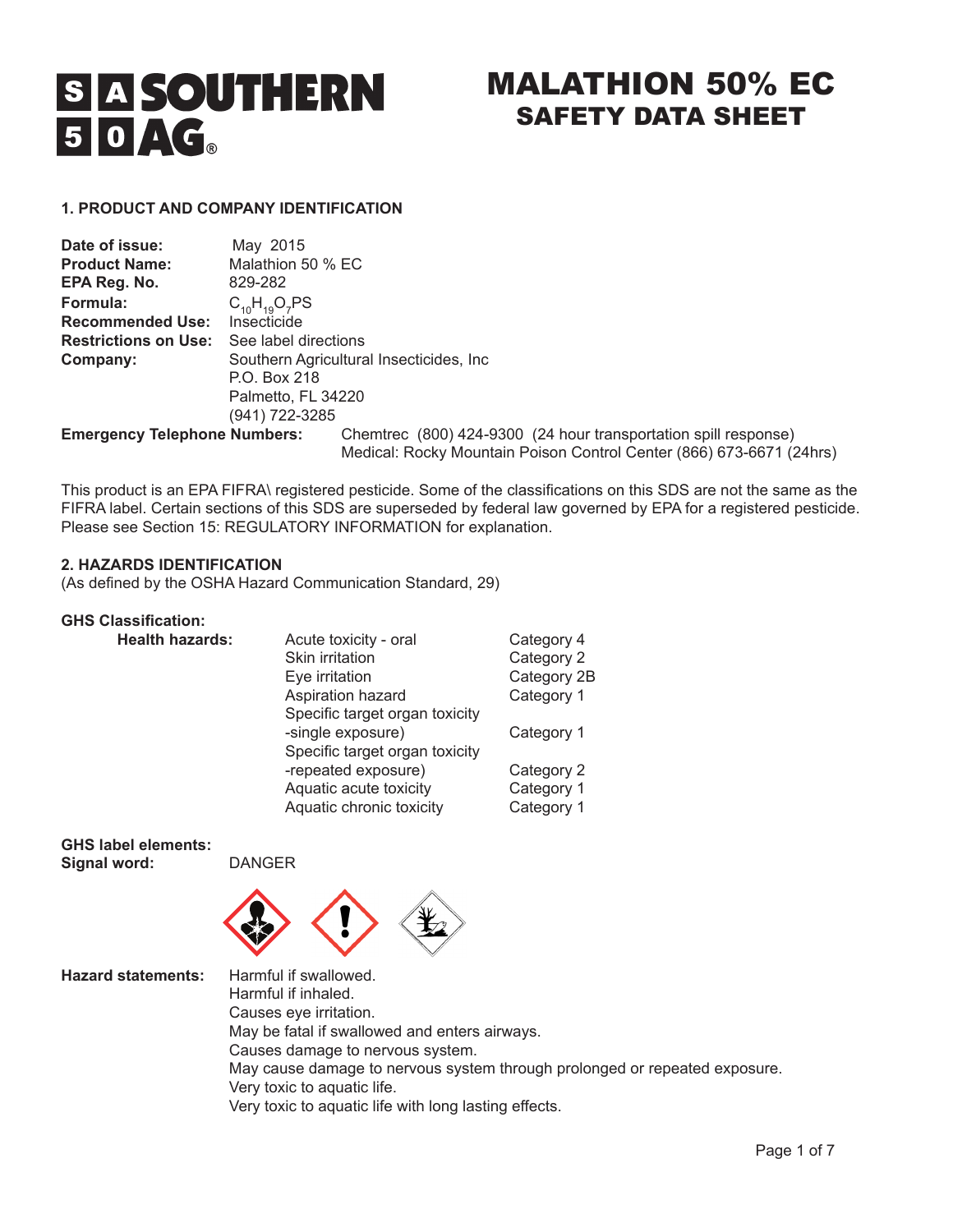# **Precautionary statements:**

- **Prevention:** Wash thoroughly after handling. Avoid breathing dust/fume/gas/mist/vapors/spray. Wear protective gloves chemically resistant to this material. Examples of preferred glove barrier materials include: Neoprene, Nitrile/butadiene rubber ("nitrile" or "NBR") or Polyvinyl chloride ("PVC" or "vinyl"). Wear eye protection/face protection (see Section 8). Wash face and hands thoroughly after handling. Do not eat, drink or smoke when using this product. Use only outdoors or in well-ventilated area. Prevent from entering into sewers, waterways and/or groundwater. See Section 12: Ecological Information. Keep only in original container.
- **Response:** If swallowed: Immediately call a poison control center/doctor. Rinse mouth. Do NOT induce vomiting. If on skin: Wash with plenty of water. If skin irritation occurs: Get medical advice/attention. Take off contaminated clothing and wash it before reuse. If in eyes: Rinse cautiously with water for several minutes. Remove contact lenses, if easy to do. Continue rinsing. If eye irritation persists: Get medical advice/attention. If exposed: Call poison center/doctor. Specific treatment see Note to Physician, Section 4: First-Aid Measures. Absorb spillage to prevent material damage.
- **Storage:** Store locked up in corrosive resistant container (high density polyethylene).
- **Disposal:** Disposal of contents/container must be in accordance with your local or area regulatory authorities.

#### **3. COMPOSITION/INFORMATION ON INGREDIENTS**

| <b>Components</b> |                              | <b>CAS NO:</b> | <u>% By Wt.</u> | <b>OSHA PEL</b> | <b>ACGIH TLV</b> |
|-------------------|------------------------------|----------------|-----------------|-----------------|------------------|
|                   | Active Ingredient:           |                |                 |                 |                  |
|                   | Malathion                    | 121-75-5       | 55              | N/A             | 10 mg/ $rn^3$    |
|                   | Solvent naphtha (Petroleum), |                |                 |                 |                  |
|                   | Heavy Aromatic*              | 64742-94-5     | 40              | N/A             | N/A              |

\*As per paragraph (i) of 29 CFR 1910.1200, formulation is considered a trade secret and specific chemical identity and exact percentage of composition may have been withheld. Specific chemical identity and exact percentage composition will be provided to health professionals, employees, or designated representatives in accordance with applicable provisions of paragraph (i).

### **4. FIRST AID MEASURES**

- **Eye Contact:** Hold eye open and rinse slowly and gently with water for 15 to 20 minutes. Remove contact lenses, if present, after the first 5 minutes, then continue rinsing eyes for at least 10 minutes. Obtain medical attention without delay, preferably from an ophthalmologist.
- **If Swallowed:** Call a poison control center or doctor immediately for treatment advice. Rinse mouth with water, have person sip a glass of water if able to swallow. Do not induce vomiting unless told to do so by the poison control center or doctor. Do not give anything by mouth to an unconscious person. Have product label with you when calling a poison control center or doctor.
- **Skin Contact:** Immediately flush skin with water for 15 minutes while removing contaminated clothing and shoes. Get medical attention if symptoms occur. Wash clothing before reuse. Destroy contaminated leather items such as shoes, belts and watchbands.
- **If Inhaled:** Move person to fresh air. If person is not breathing, call 911 or an ambulance, then give artificial respiration, preferably mouth-to-mouth, if possible. Call a poison control center or doctor for further treatment advice.

**Note to Physician:** This product may cause cholinesterase inhibition. Atropine is antidotal. 2-PAM may be effective as an adjunct to Atropine. May pose an aspiration pneumonia hazard. Contains petroleum distillate.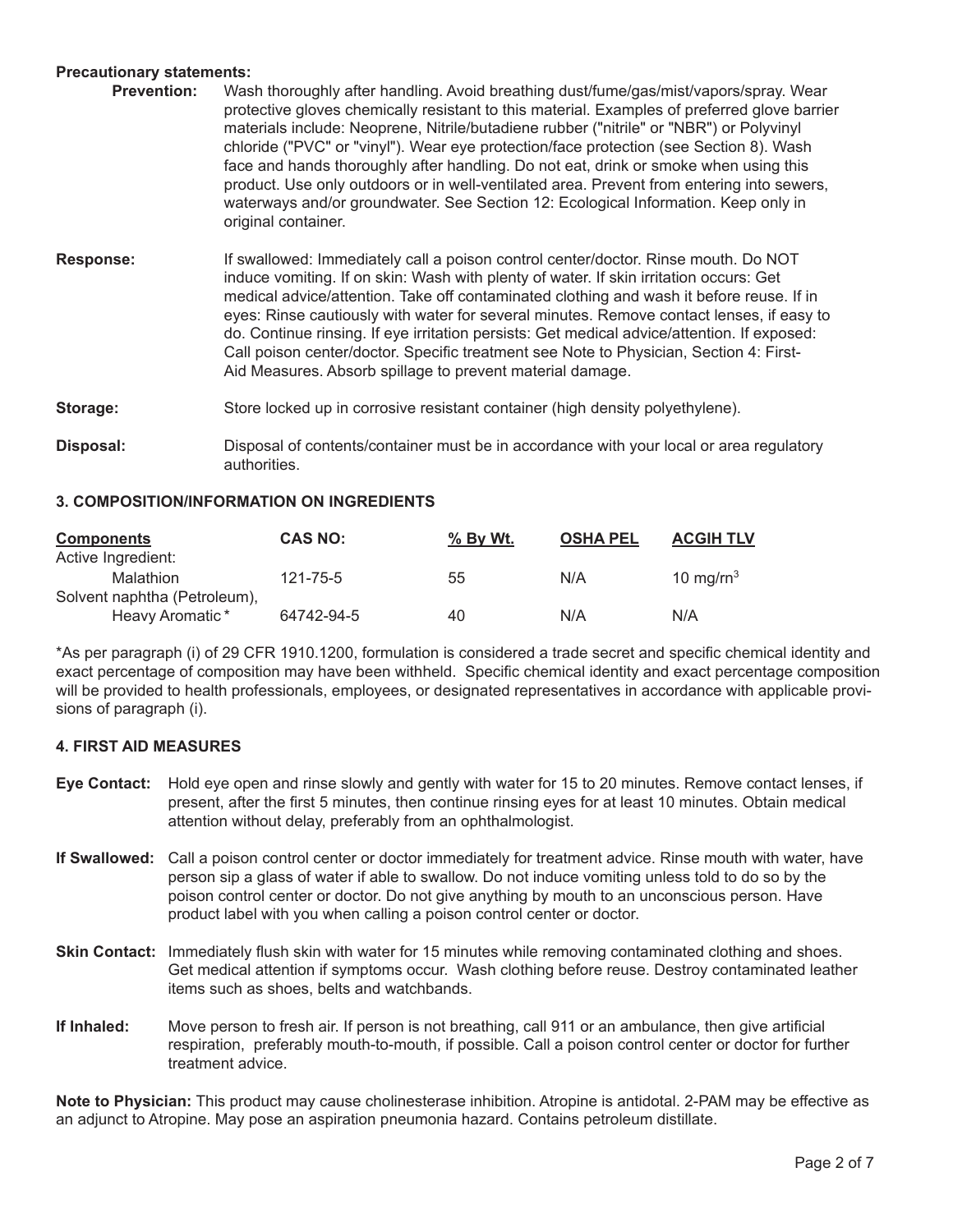# **5. FIRE FIGHTING MEASURES**

| <b>Fire Hazards:</b>                                            | Closed containers may rupture if exposed to excess heat or flame due to a build-up of<br>internal pressure. Material will decompose rapidly when exposed to heat (>212ºF/100º F<br>and flame, increasing the risk of explosion. Thermal decomposition during a fire can<br>produce fumes and irritating gases.                                                                                                                                                                                                                                                                                                                                                                                          |
|-----------------------------------------------------------------|---------------------------------------------------------------------------------------------------------------------------------------------------------------------------------------------------------------------------------------------------------------------------------------------------------------------------------------------------------------------------------------------------------------------------------------------------------------------------------------------------------------------------------------------------------------------------------------------------------------------------------------------------------------------------------------------------------|
| <b>Flammability classification</b><br>(OSHA 29 CFR 1910.1200):  | Non-Flammable                                                                                                                                                                                                                                                                                                                                                                                                                                                                                                                                                                                                                                                                                           |
| Flash point:                                                    | 155°F (68.3°C)                                                                                                                                                                                                                                                                                                                                                                                                                                                                                                                                                                                                                                                                                          |
| Lower flammable limit<br>(by volume):                           | N/A                                                                                                                                                                                                                                                                                                                                                                                                                                                                                                                                                                                                                                                                                                     |
| <b>Upper flammable limit</b><br>(by volume):                    | N/A                                                                                                                                                                                                                                                                                                                                                                                                                                                                                                                                                                                                                                                                                                     |
| <b>Fire Fighting Procedures:</b>                                | Keep people away. Isolate fire and deny unnecessary entry. Evacuate the area and fight<br>the fire from upwind at a safe distance to avoid hazardous vapors or decomposition<br>products. Dike and collect fire-extinguishing water to prevent environmental damage and<br>excessive waste runoff.                                                                                                                                                                                                                                                                                                                                                                                                      |
| <b>Firefighting media:</b>                                      | Use dry foam, dry chemical, carbon dioxide, or water fog when fighting fires involving this<br>product. Do not use water jet, as this may spread burning material. Minimize the use of<br>water to avoid environmental contamination. Contain all runoff.                                                                                                                                                                                                                                                                                                                                                                                                                                               |
| <b>Special Protective</b><br><b>Equipment for Firefighters:</b> | Wear positive-pressure self-contained breathing apparatus (SCBA) and protective<br>firefighting clothing (includes firefighting helmet, coat, trousers, boots, and gloves). Use<br>full face shield and operate in positive pressure mode. Avoid contact with this material<br>during firefighting operations. If contact is likely, change to full chemical resistant<br>firefighting clothing with self-contained breathing apparatus. If this is not available, wear<br>full chemical resistant clothing with self-contained breathing apparatus and fight fire from<br>a remote location. For protective equipment in post-fire or non-fire clean-up situations,<br>refer to the relevant sections. |
| <b>Hazardous Combustion</b><br><b>Products:</b>                 | Oxides of sulfur and phosphorus-containing compounds. Incomplete combustion may<br>lead to formation of carbon monoxide and/or other asphyxiants.                                                                                                                                                                                                                                                                                                                                                                                                                                                                                                                                                       |
| Health:<br>(NFPA)<br>3                                          | Flammability:<br><b>Reactivity:</b><br>$\overline{2}$<br>$\Omega$                                                                                                                                                                                                                                                                                                                                                                                                                                                                                                                                                                                                                                       |

# **6. ACCIDENTAL RELEASE MEASURES**

## **Steps to be taken if Material is Released or Spilled:**

• Contain spilled material if possible. Small spills: Contain and absorb spilled material with inert, non-combustible absorbent material, sweep up. Collect in suitable and properly labeled containers. Large spills: Contact Southern Agricultural Insecticides, Inc. for clean-up assistance. See Section 13: Disposal Considerations, for additional information.

#### **Personal Precautions:**

• Isolate area. Keep unnecessary and unprotected personnel from entering the area. Refer to Section 7, Handling, for additional precautionary measures. Spilled material may cause a slipping hazard. Ventilate area of leak or spill. Use appropriate safety equipment. For additional information, refer to Section 8: Exposure Controls and Personal Protection.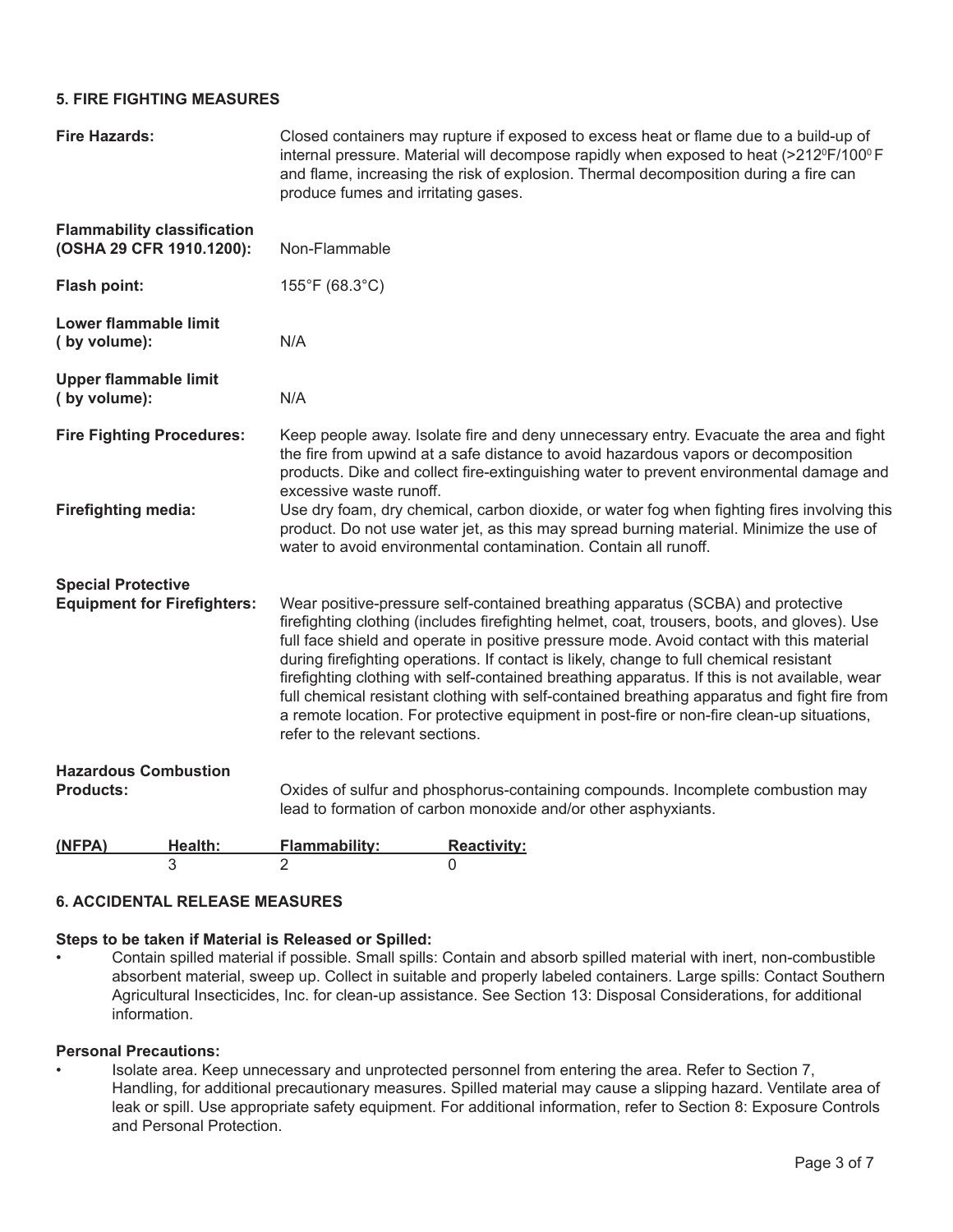**Environmental Precautions:** Prevent spilled material from entering into soil, ditches, sewers, waterways and/or groundwater. See Section 12: Ecological Information.

#### **7. HANDLING AND STORAGE**

## **KEEP OUT OF REACH OF CHILDREN**

- **Handling: General Handling:** Avoid contact with eyes, skin, and clothing. Wash thoroughly with soap and water after handling. Do not swallow. Avoid breathing vapor. Use with adequate ventilation. Wear chemical protective equipment when handling. Keep away from heat, sparks and flame. See Section 8: Exposure Controls and Personal Protection.
- **Storage:** Store locked up in a cool, dry, well-ventilated area designated specifically for pesticides and away from heat sources. Keep in original containers and keep containers closed when not in use. Never heat above 131°F (55°C), and do not store for long periods of time at a temperature in excess of 77° F (25°C). Do not store near children, food, foodstuffs, drugs or potable water supplies.

#### **8. EXPOSURE CONTROLS/PERSONAL PROTECTION**

- Exposure Limits:  $(8\text{-}\text{Hour TWA})$ : Malathion 15 mg/m<sup>3</sup> (Skin); 1 mg/m<sup>3</sup> (Inhalable)
- **Personal Protection: Eye/Face Protection:** Wear safety glasses with side shields or chemical splash goggles to prevent vapors or mists from entering the eyes. If using a full face shield, always use safety glasses or goggles along with the face shield to ensure adequate protection of the eyes. **Skin Protection:** Use protective clothing chemically resistant to this material. Selection of specific items such as face shield, boots, apron, or full body suit will depend on the task. Safety shower should be located in immediate work area. Remove contaminated clothing immediately, wash skin area with soap and water, and launder clothing before reuse or dispose of properly. Items which cannot be decontaminated, such as shoes, belts and watchbands, should be removed and disposed of properly. **Hand protection:** Use gloves chemically resistant to this material. Examples of preferred glove barrier materials include: Neoprene, Nitrile/butadiene rubber ("nitrile" or "NBR") or Polyvinyl chloride ("PVC" or "vinyl"). **Respiratory** Respiratory protection should be worn when there is a potential to exceed the **Protection:** exposure limit requirements or guidelines. When handling in enclosed areas, v exposure limit requirements or guidelines. When handling in enclosed areas, when large quantities of mists are generated or prolonged exposure is possible in excess of the 8-houir TWA, use a respirator with either an organic vapor-removing cartridge with a prefilter approved for pesticides (MSHA/NIOSH approval number prefix TC-23C) or a canister approved for pesticides (MSHA/NIOSH approval number prefixTC-14G). **Ingestion:** Avoid ingestion of even very small amounts; do not consume or store food or tobacco in the work area; wash hands and face before smoking or eating. **Engineering Controls:**  When handling this product proper ventilation is required to maintain exposure below the 8-hour TWA. Ventilate all transport vehicles prior to unloading. Facilities storing or utilizing this material should be equipped with and eyewash facility and safety shower.

# **9. PHYSICAL AND CHEMICAL PROPERTIES**

| <b>Physical State:</b> | Liguid          |
|------------------------|-----------------|
| Color:                 | Golden          |
| Odor:                  | Mercaptan odor  |
| <b>Flash Point:</b>    | $155^{\circ}$ F |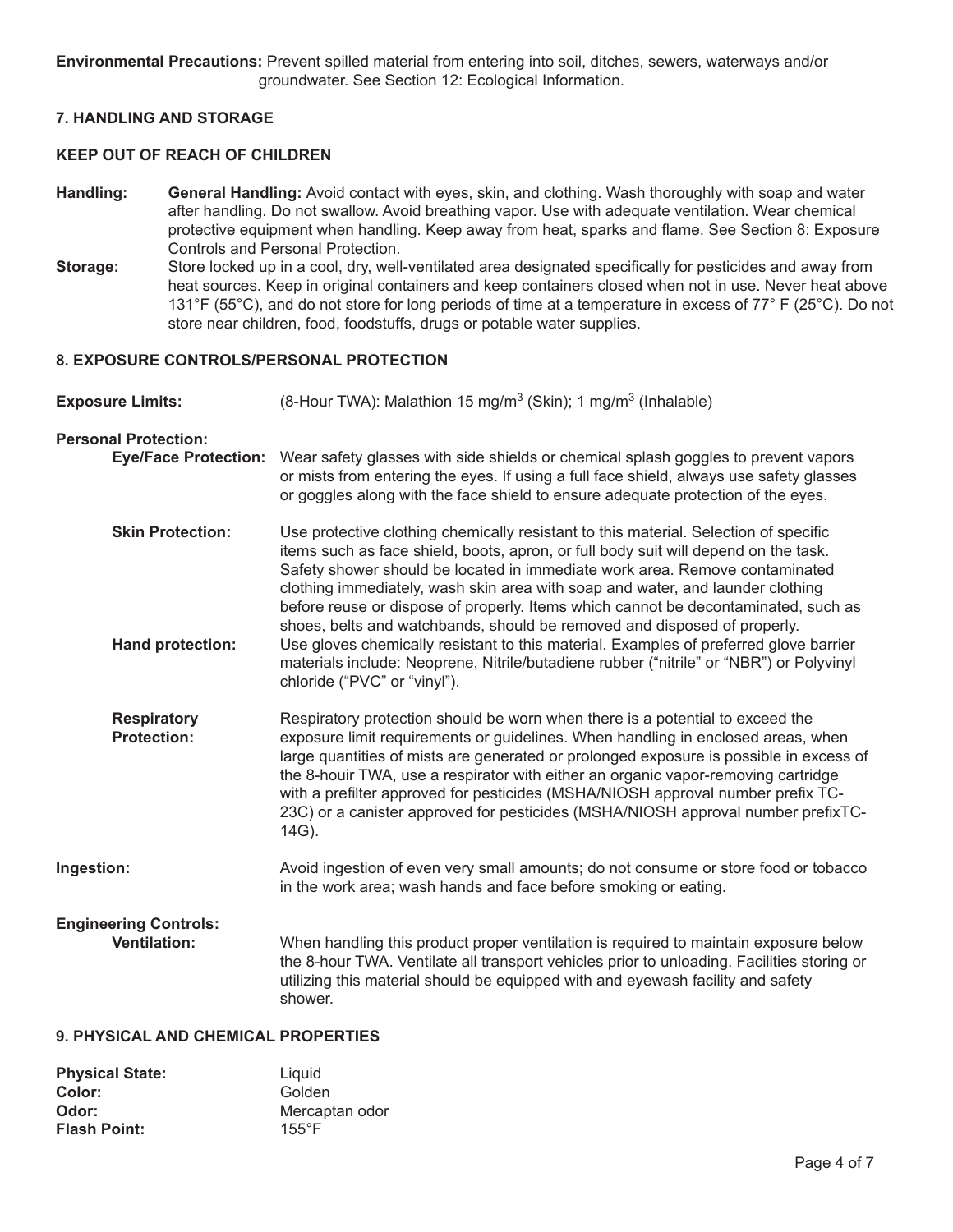| Vapor Pressure (mmHg):<br><b>Boiling Point:</b>                                                                                                  | < 24.8<br>>300°F                                                                                                                                              |
|--------------------------------------------------------------------------------------------------------------------------------------------------|---------------------------------------------------------------------------------------------------------------------------------------------------------------|
| Vapor Density (air = 1):<br>Bulk Density (H20 = 1):<br><b>Freezing Point:</b><br>Solubility in water (wt. - weight):<br>pH:<br><b>Viscosity:</b> | N/A<br>8.83 lbs.lgal.<br>N/A<br><b>Emulsifies</b><br>$3.9(5$ solution)<br>N/A                                                                                 |
| <b>10. STABILITY AND REACTIVITY</b>                                                                                                              |                                                                                                                                                               |
| <b>Stability/Instability:</b>                                                                                                                    | Thermally stable if handled at typical use temperatures and in closed containers.                                                                             |
| <b>Conditions to Avoid:</b>                                                                                                                      | Avoid heat of open flame. Avoid high temperatures above 130°F (54.4°C). Avoid<br>reducing agents                                                              |
| <b>Incompatible Materials:</b>                                                                                                                   | Malathion may corrode iron, steel, tin plate and copper.                                                                                                      |
| <b>Hazardous Polymerization:</b>                                                                                                                 | Will not occur                                                                                                                                                |
| <b>Thermal Decomposition:</b>                                                                                                                    | Can include oxides of sulfur and phosphorus-containing compounds. Incomplete<br>combustion may lead to formation of carbon monoxide and/or other asphyxiants. |

#### **11. TOXICOLOGICAL INFORMATION**

Information provided for the active ingredient Malathion:

## **Acute Toxicity:**

|                  | Ingestion:                                                                              | Oral, $LD_{50}$ , (rat):                                                                                                           | >550 mg/kg     |
|------------------|-----------------------------------------------------------------------------------------|------------------------------------------------------------------------------------------------------------------------------------|----------------|
|                  | Dermal:                                                                                 | Dermal, $LD_{50}$ , (rabbit):                                                                                                      | $>2,000$ mg/kg |
|                  | Inhalation:<br>Eye Irritation:<br><b>Skin Irritation:</b><br><b>Sensitization Skin:</b> | Inhalation, 4 h, $LC_{50}$ , (rat):<br>Slightly irritating (rabbit)<br>Slightly irritating (rabbit)<br>Non-sensitizer (guinea pig) | $>5.2$ mg/l    |
|                  | <b>Chronic Toxicity:</b>                                                                | None known                                                                                                                         |                |
| Carcinogenicity: |                                                                                         | Not listed as carcinogenic by ACGIH, IARC, OSHA or NTP                                                                             |                |
|                  |                                                                                         |                                                                                                                                    |                |

**Teratogenicity, mutagenicity, and other reproductive effects:** None known

# Information provided for the solvent naphtha (Petroleum), Heavy Aromatic **( We can add: Data submitted for solvent represents 2.5 times the amount contained in this product.)**

| <b>Acute Toxicity:</b>                                |                                                         |                                                                                                                              |
|-------------------------------------------------------|---------------------------------------------------------|------------------------------------------------------------------------------------------------------------------------------|
| Ingestion:                                            | Oral, $LD_{50}$ , (rat):                                | >5000 mg/kg                                                                                                                  |
| Dermal:                                               | Dermal, $LD_{50}$ (rabbit):                             | $>2,000$ mg/kg                                                                                                               |
| Inhalation:<br>Eye Irritation:                        | Inhalation, 4 h, $LC_{50}$ (rat):<br>similar materials. | >4688 mg/m3 (vapor) Minimally toxic<br>May cause mild, short-lasting discomfort to eyes. Based on test data for structurally |
| <b>Skin Irritation:</b><br><b>Sensitization Skin:</b> | Slightly irritating, may dry skin causing discomfort    | Not expected to be a skin sensitizer. Based on test data for structurally similar materials.                                 |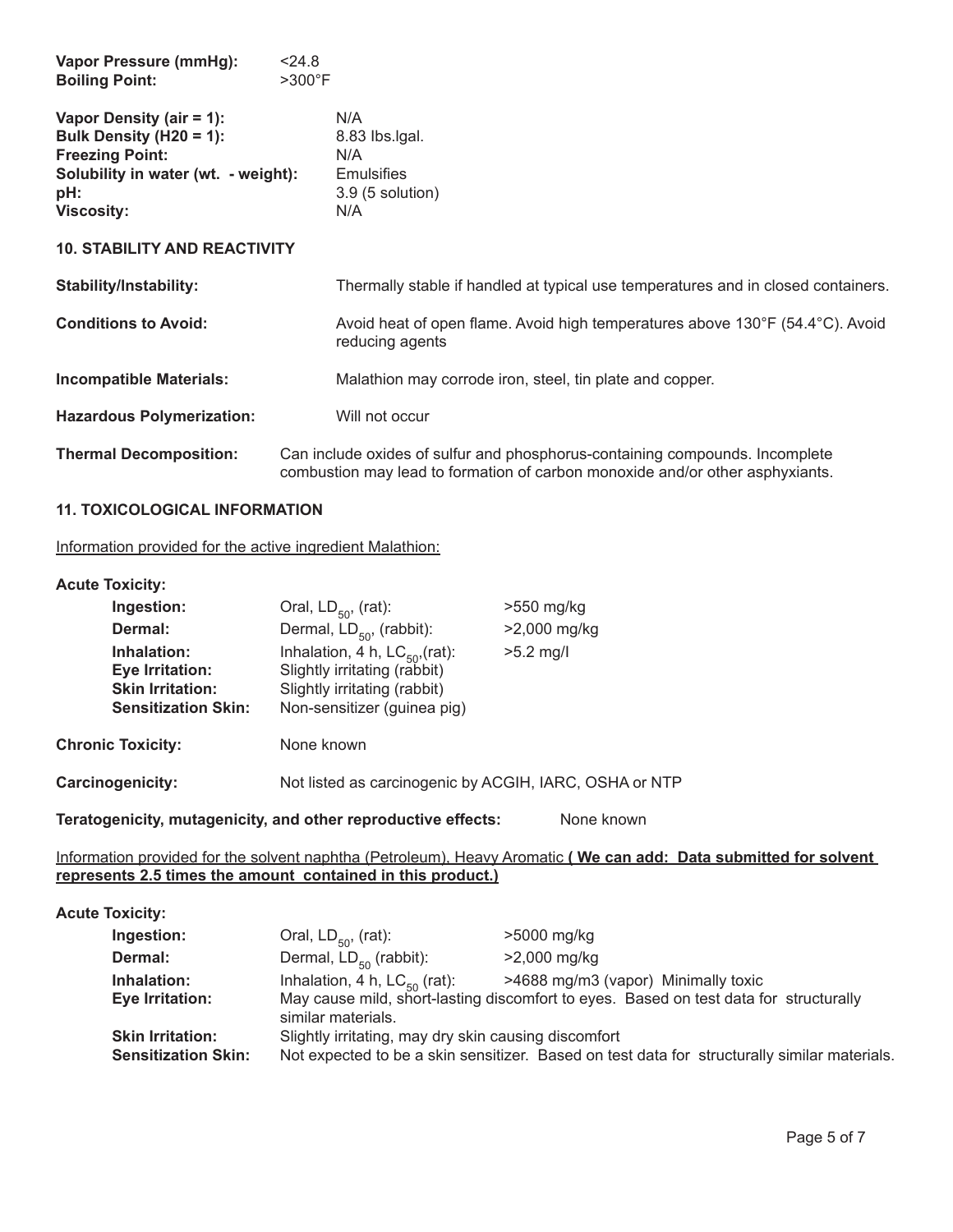# **Other Toxicity Information:**

Solvent contains Naphthalene

# **Acute Toxicity:**

| Inhalation                | 4 h, $LC_{50}$ , | Rat   | > 0.4mg/l (Max. attainable vapor conc.) |
|---------------------------|------------------|-------|-----------------------------------------|
| Oral Lethality: $LD_{50}$ |                  | Mouse | 533 mg/kg                               |

The following ingredient is cited on the lists below:

| <b>Chemical Name</b> | <b>CAS Number</b> | <b>Citations</b> |
|----------------------|-------------------|------------------|
| Naphthalene          | $91 - 20 - 3$     | NTP SUS          |
|                      |                   | IARC 2B          |

# **12. ECOLOGICAL INFORMATION**

The lnformation presented here is for the active ingredient Malathion.

# **ENVIRONMENTAL FATE:**

• This product is toxic to birds, fish, aquatic invertebrates, aquatic life, and stages of amphibians and highly toxic to bees.

# **Persistence and Degradability:**

• Medium mobility, readily biodegradable

# **Aquatic Toxicity:**

- Daphnia magna, 48 h, EC 0: 0.72 mg/L
- Green Algae, 72 h,  $LC_{50}$ : 4.06 mg/L
- Rainbow Trout, 96 h,  $LC_{50}$ : 0.18 mg/kg

# **Bird Toxicity:**

- Bobwhite Quail,  $LD_{50}$ : 359 mg/kg<br>Mallard Duck,  $LD_{50}$ : 1485 mg/kg
- Mallard Duck,  $LD_{\text{eq}}$ :

The lnformation presented here is for the solvent naphtha (Petroleum), Heavy Aromatic.

# **ENVIRONMENTAL FATE**

Expected to be toxic to aquatic organisms.

# **Persistence and Degradability:**

Expected to be inherently biodegradable

#### **Aquatic Toxicity - Acute**

• Daphnia magna, 48 h, EL50 >=3-,=10 mg/L

# **Persistence, Degradability and Bioaccumulation Potential**

| <b>Media</b> | Test Tvpe              | <b>Duration</b> | <b>Test Results</b>    |
|--------------|------------------------|-----------------|------------------------|
| Water        | Ready Biodegradability | 28 days         | Percent Degraded 57.95 |

**Other Information**

**VOC (EPA Method 24):** 7.477 lbs/gal.

# **13. DISPOSAL CONSIDERATIONS**

If wastes and/or containers cannot be disposed of according to the product label directions, disposal of this material must be in accordance with your local or area regulatory authorities. This information presented below only applies to the material as supplied. The identification based on characteristic(s) or listing may not apply if the material has been used or otherwise contaminated. It is the responsibility of the waste generator to determine the toxicity and physical properties of the material generated to determine the proper waste identification and disposal methods in compliance with applicable regulations. If the material as supplied becomes a waste, follow all applicable regional, national and local laws.